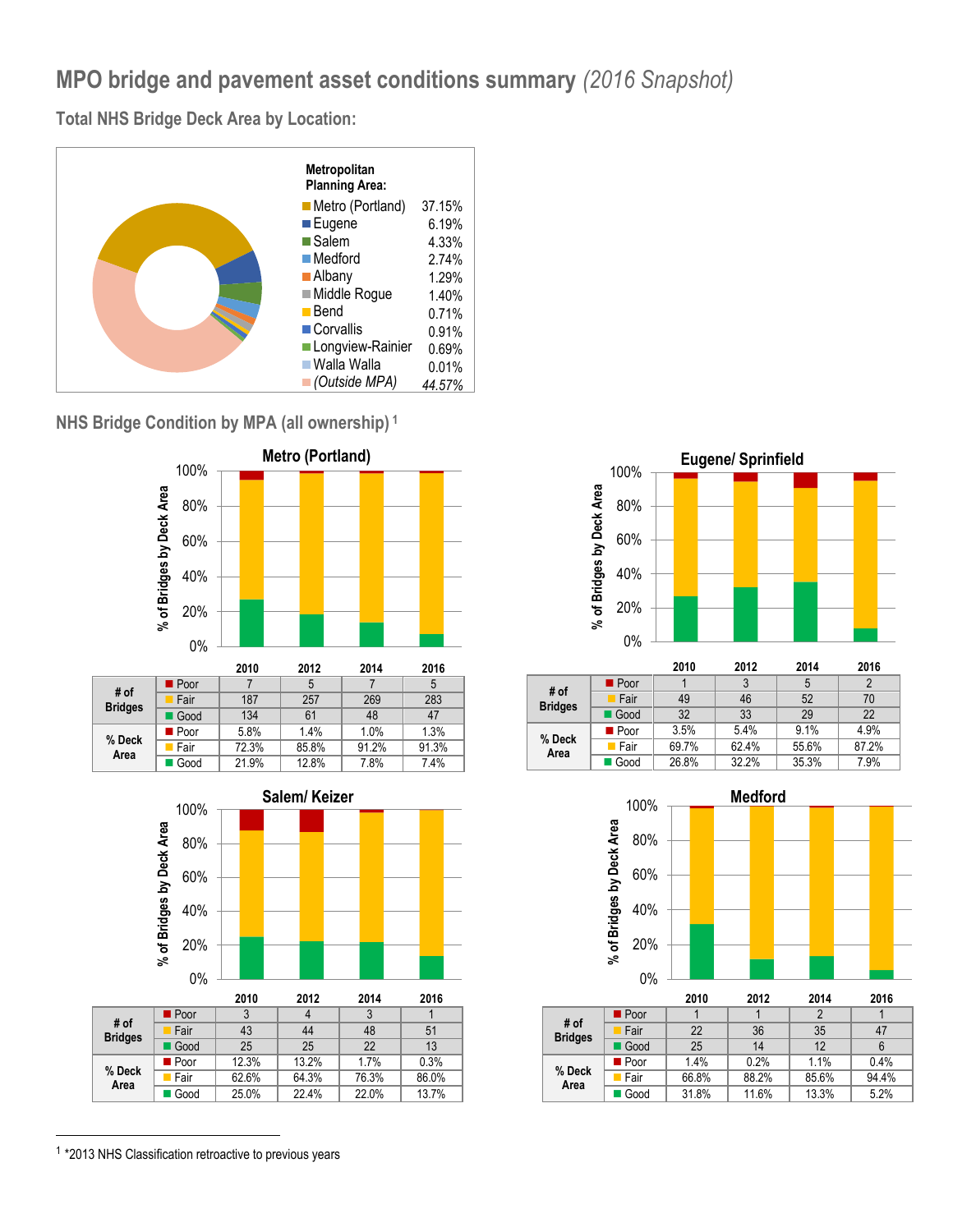



| $\boldsymbol{\pi}$ vi<br><b>Bridges</b> | Fair   |       | 10    | 10    |       |
|-----------------------------------------|--------|-------|-------|-------|-------|
|                                         | Good   | 15    | 13    | 13    | 18    |
| % Deck<br>Area                          | ■ Poor | 0.0%  | 0.0%  | 0.0%  | 0.0%  |
|                                         | Fair   | 48.4% | 57.5% | 57.5% | 36.2% |
|                                         | Good   | 51.6% | 42.5% | 42.5% | 63.8% |
|                                         |        |       |       |       |       |



|                        |                     | 2010  | 2012  | 2014 | 2016   |
|------------------------|---------------------|-------|-------|------|--------|
| # of<br><b>Bridges</b> | $\blacksquare$ Poor |       | 0     |      |        |
|                        | Fair                |       | 0     |      |        |
|                        | Good                |       |       |      |        |
| % Deck<br>Area         | ■ Poor              | 0.0%  | 0.0%  | 0.0% | 0.0%   |
|                        | <b>Fair</b>         | 0.0%  | 0.0%  | 0.0% | 100.0% |
|                        | Good                | 11.6% | 12.4% | 4.8% | 5.3%   |





|                        |        | 2010  | 2012  | 2014  | 2016  |
|------------------------|--------|-------|-------|-------|-------|
|                        | ■ Poor |       |       |       |       |
| # of<br><b>Bridges</b> | Fair   | 11    | 11    | 12    | 12    |
|                        | Good   |       |       | 6     |       |
| % Deck<br>Area         | ■ Poor | 0.0%  | 0.0%  | 0.0%  | 0.0%  |
|                        | Fair   | 88.4% | 87.6% | 95.2% | 94.7% |
|                        | ■ Good | 11.6% | 12.4% | 4.8%  | 5.3%  |



|                        |                     | 2010   | 2012   | 2014   | 2016   |
|------------------------|---------------------|--------|--------|--------|--------|
|                        | $\blacksquare$ Poor |        |        |        |        |
| # of<br><b>Bridges</b> | Fair                |        |        |        |        |
|                        | Good                |        |        |        |        |
| % Deck<br>Area         | ■ Poor              | 0.0%   | 0.0%   | 0.0%   | 0.0%   |
|                        | $\blacksquare$ Fair | 100.0% | 100.0% | 100.0% | 100.0% |
|                        | Good                | 0.0%   | 0.0%   | 0.0%   | 0.0%   |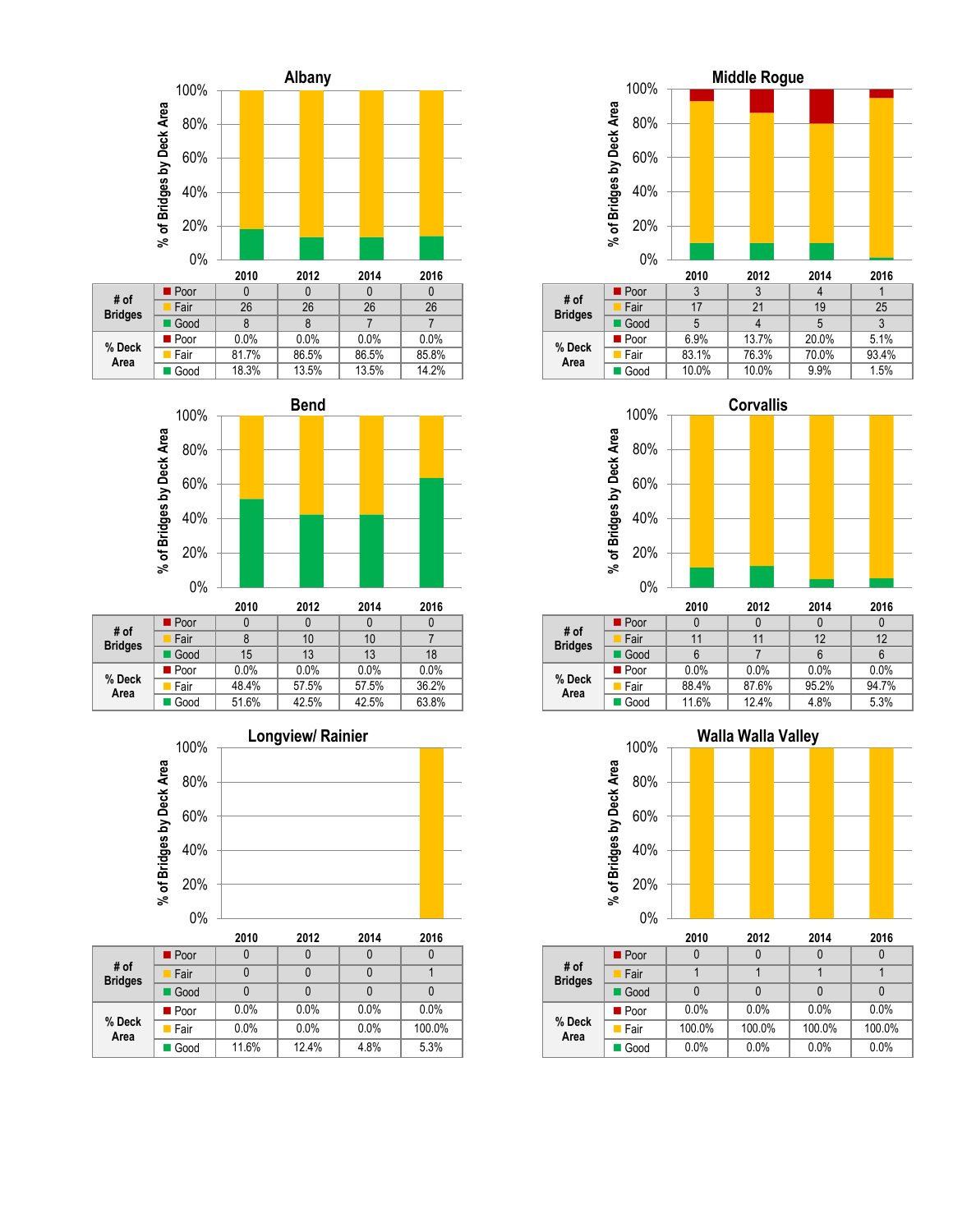





| $%$ of   | ∎ Poor | 0.0%  | $0.0\%$ | $0.0\%$ | $0.0\%$ |
|----------|--------|-------|---------|---------|---------|
| pavement | Fair   | 60.7% | 58.4%   | 70.8%   | 69.3%   |
| by LM    | ■ Good | 39.3% | 41.6%   | 29.2%   | 30.7%   |
|          |        |       |         |         |         |







 $\blacksquare$  Good

**by LM**



|          |                     | 2010  | 2012  | 2014  | 2016  |
|----------|---------------------|-------|-------|-------|-------|
| $%$ of   | $\blacksquare$ Poor | 22.9% | 18.2% | 17.1% | 17.3% |
| pavement | Fair                | 45.2% | 47.4% | 41.6% | 41.7% |
| by LM    | l Good              | 32.0% | 34.4% | 41.3% | 41.0% |

**Non-Interstate NHS: Eugene-Springfield**



**Non-Interstate NHS: Albany** ~55 Lane Miles100% % pavement by Lane Mile **% pavement by Lane Mile** 50% 0% **2010 2012 2014 2016 Poor** 3.9% 1.7% 3.0% 4.3% **% of** Fair 43.5% 39.5% 44.6% 45.6% **pavement by LM** Good 52.6% 58.8% 52.4% 50.1%